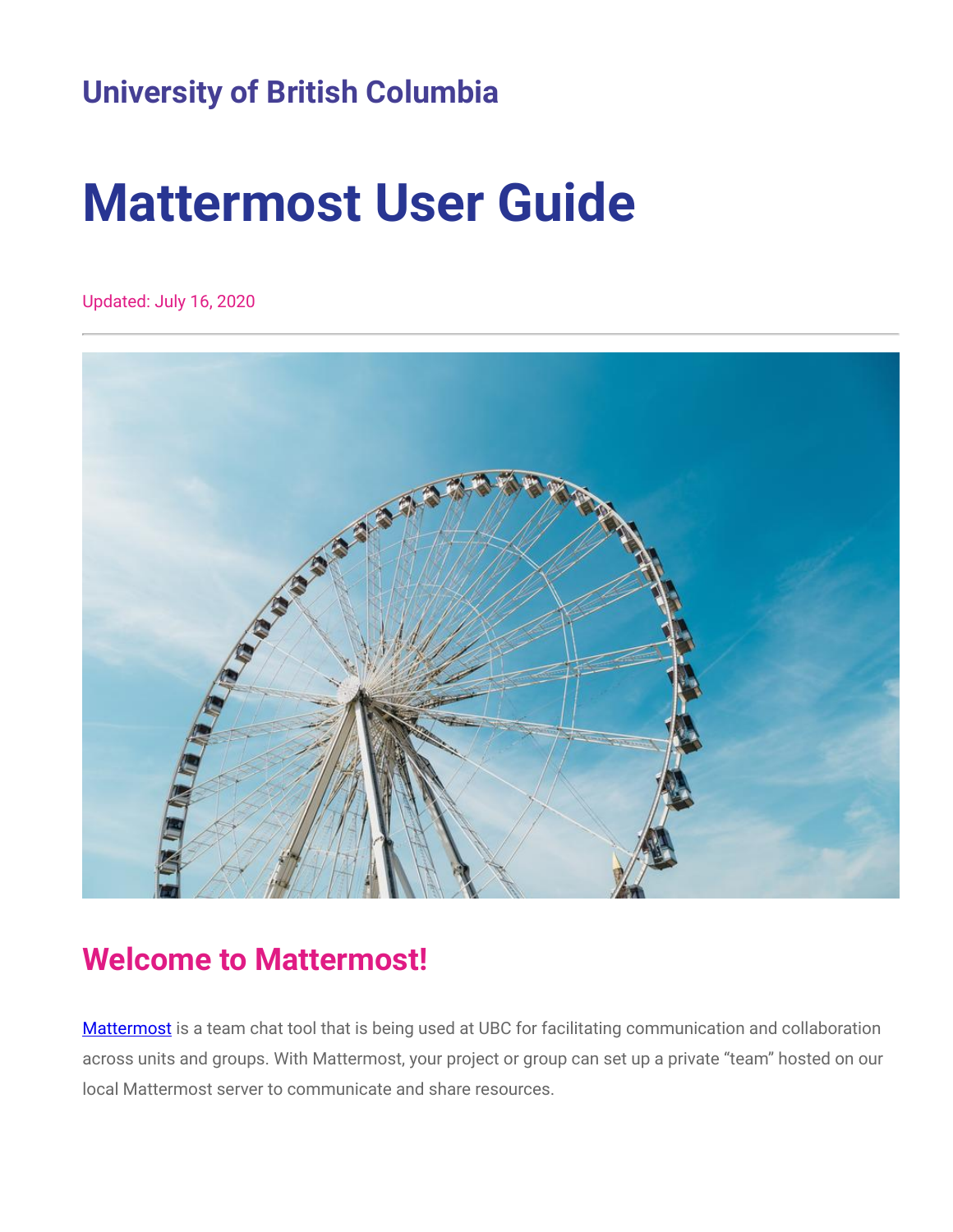## **Table of Contents**

- Welcome to [Mattermost!](#page-0-0)
- 1. [About](#page-2-0) this guide
- 2. [Getting](#page-3-0) started
	- o [2.1 Logging](#page-3-1) in
	- [2.2 Username](#page-3-2)
- 4. [Channels](#page-4-0)
	- 4.1 List of channels
- 5. Hashtags
- 6. Activities
- 7. Beginner [checklist](#page-5-0)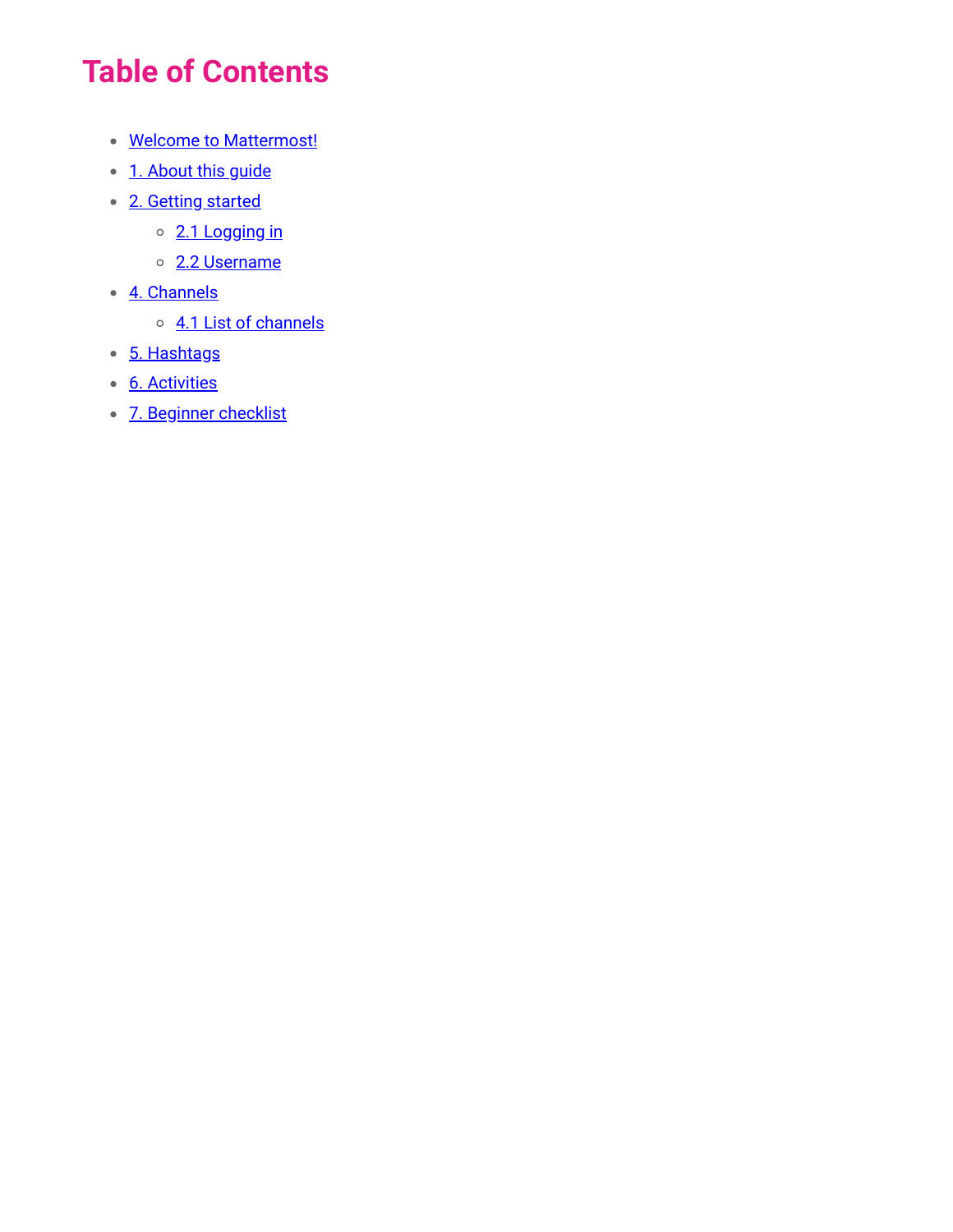# <span id="page-2-0"></span>**1. About this guide**

This guide is designed to get you up and running with the Mattermost app as quickly as possible and to give you an opportunity to become familiar with many of the features that are available.

During the first few days after you receive your invitation link to the platform, it might be a good idea to work through this guide with the assistance of a mentor who is familiar with the platform.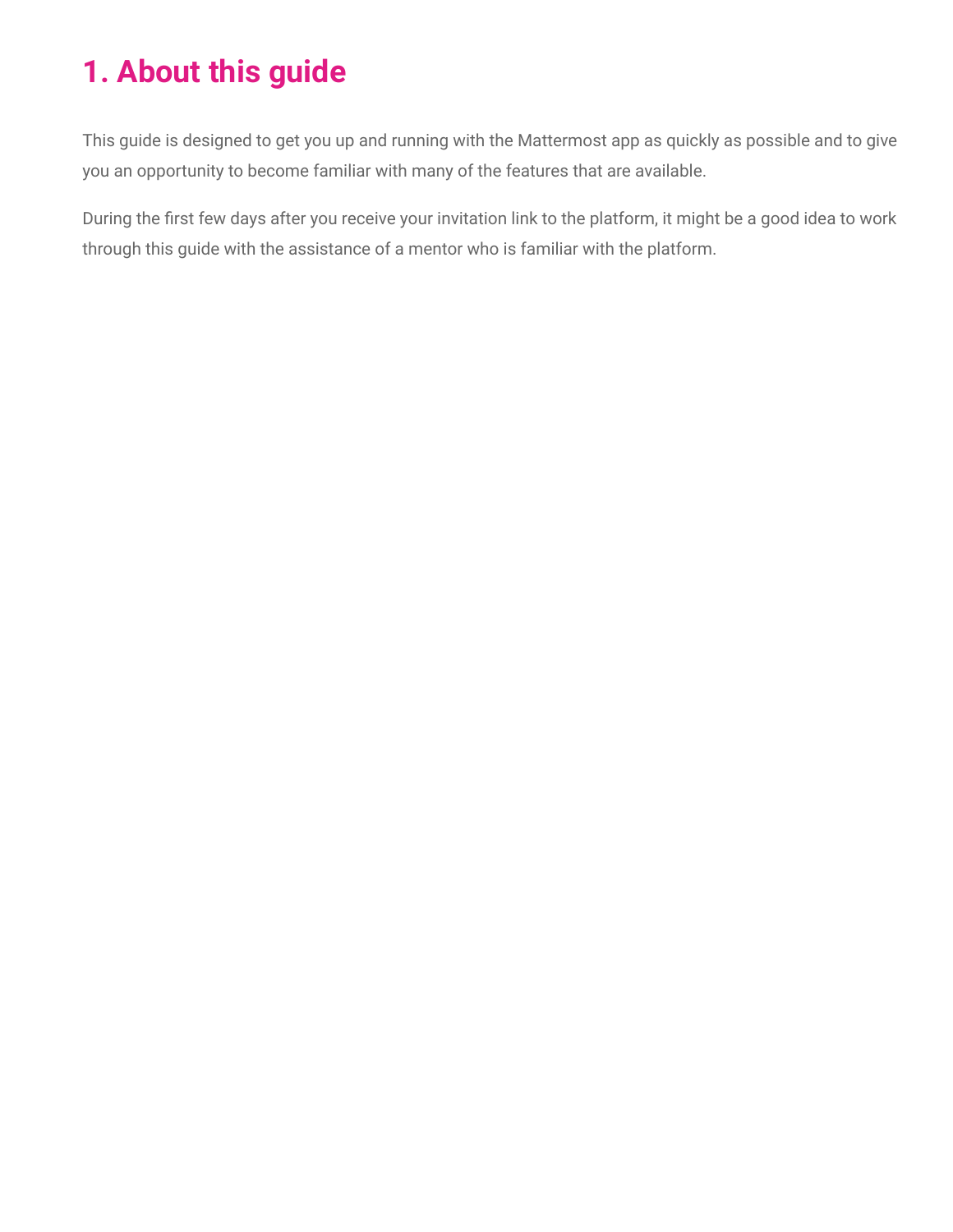# <span id="page-3-0"></span>**2. Getting started**



Before you begin, make sure that you have installed the Mattermost app (not "Mattermost Classic"). If you are running into issues where the app is not working as expected (e.g., slow, not receiving messages or notifications etc), there is a good chance that you may have installed Mattermost Classic. Many display and responsiveness problems can be resolved by installing the correct app.

- Get the [Mattermost](https://play.google.com/store/apps/details?id=com.mattermost.rn) app on the **Android Play Store**
- Get the [Mattermost](https://itunes.apple.com/us/app/mattermost/id1257222717?mt=8) app on the **iPhone App Store**

#### <span id="page-3-1"></span>**2.1 Logging in**

When you open the app for the first time it will ask you to enter a **Server URL**. Use the following URL to log in (make sure to include the **https://** at the beginning):

#### **https://mattermost.lthub.ubc.ca/**

#### <span id="page-3-2"></span>**2.2 Username**

The local Mattermost server is not connected to your institutional ID, so you will need to create a new username and password to use the platform.

The username itself must be in Latin characters only (a-z and 0-9), which means accents and other diacritics can't be used. Once you log in you will be able to set your Display Name or (Nickname), which will be visible to others and can include any characters you like, including accents, diacritics, or other character sets (see the Beginner checklist below for more details on how to change your Display Name).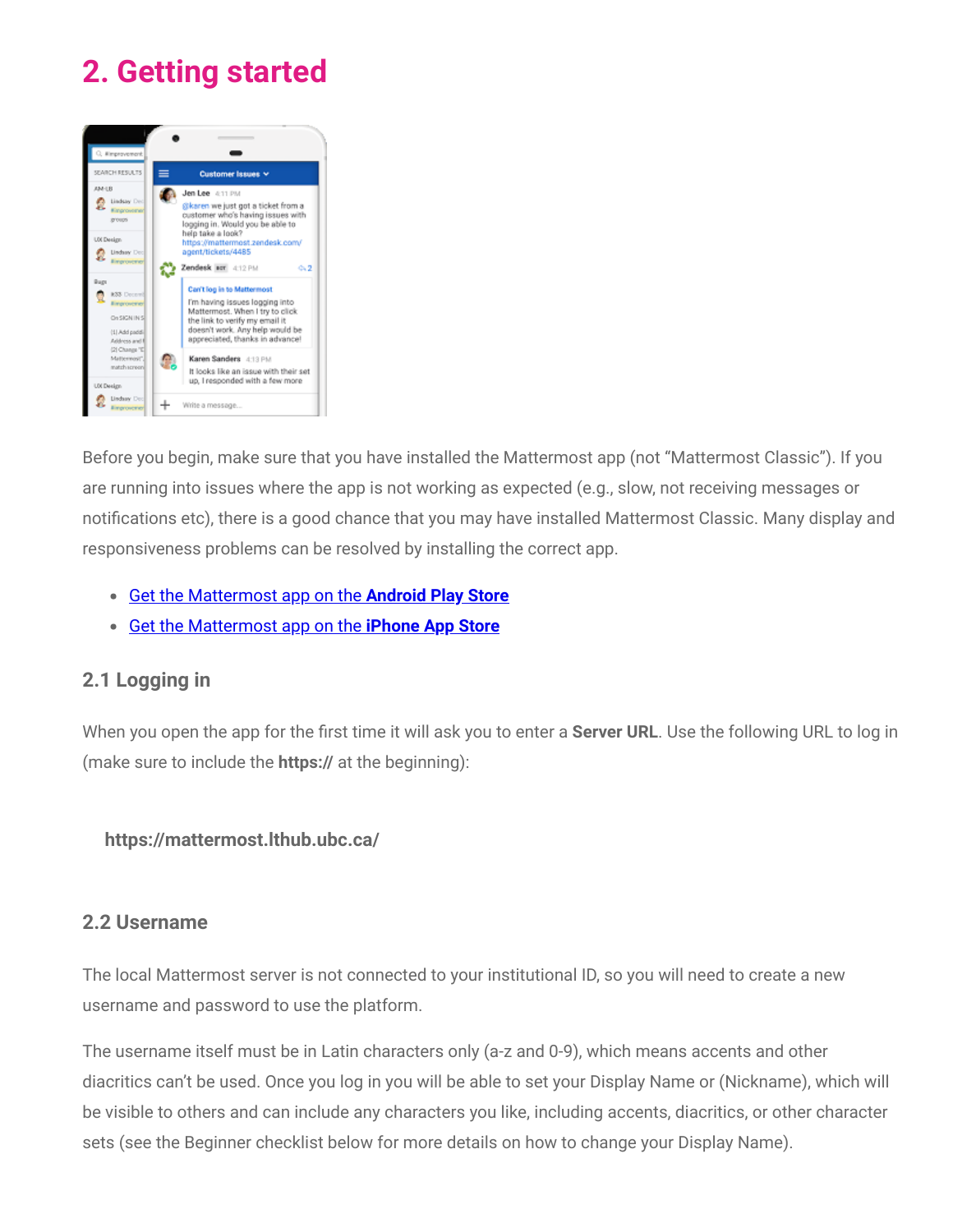# <span id="page-4-0"></span>**3. Channels**

Once you log in to the app using the Mattermost server invitation link provided to you, you should see an interface similar to the one in the screenshot below. You will find that the app is organized as a "team", which is further divided into several "channels" with different topics:



The default "Town Square" and "Off-Topic" channels are public, and depending on the team may be the only channels you are able to see after you first log in.

If your team is using private channels, you will not be able to see them when you first log in. After you have logged in your team administrator can invite you to view any private channels your team is using.

To activate the sidebar channel list, press the menu button (the three horizontal white lines on the far left in the screenshot below):



The channel title is at the top of the screen (in the centre of the above screenshot).

To switch to a different channel, just press the channel name in the sidebar.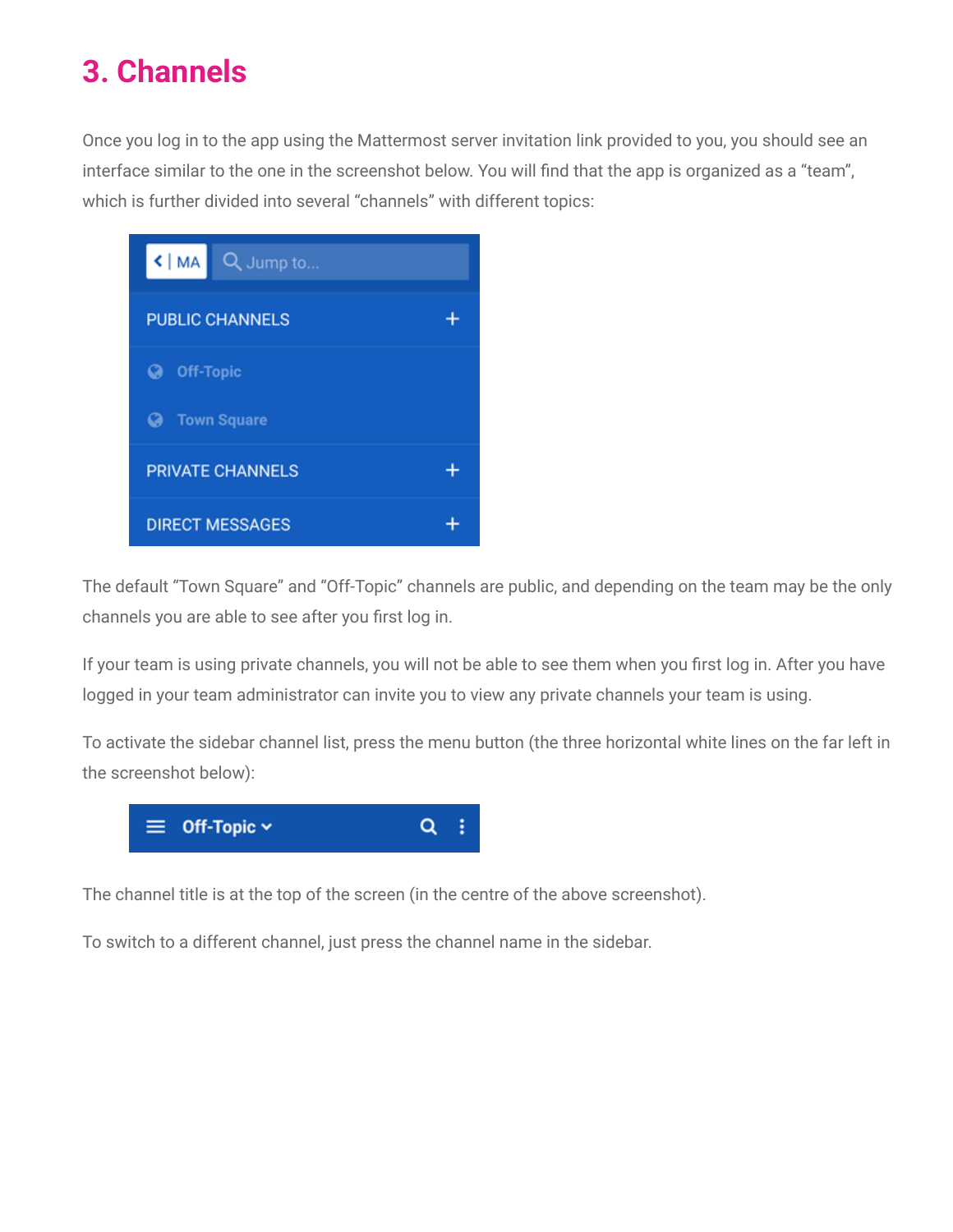# <span id="page-5-0"></span>**6. Beginner checklist**

If there is not already a sandbox channel in your team, you can create one to provide a space where you can go through each of the items in the following step-by-step guide, which will help you get familiar with using the site.

Once you're finished going through the checklist, head over to the **Town Square** or **Off-Topic** channel and say hi to the others in your team!

Below is the checklist  $-$  to get the most out of it, try to follow these in order!

#### $\Box$  Post a message!

• Instructions: In a sanbox area (either create a private test channel or use a designated sandbox for your team), click on the textbox at the bottom of the screen (it should say "Write a message…")

> Write a message... ┿

- Type something! It could be anything at all (if you can't think of anything, try "Testing" or "Hi!" ( $\bigcirc$ )
- A blue icon with a white arrow will appear on the right-hand side of the text box:



- Click on the icon to post your message to the channel
- You're done!

 $\Box$  Reply to a message posted by someone else

- Instructions: Tap once on an existing message in the sandbox channel, ideally posted by another user
- The message should open in a separate screen as a conversation "thread"
- Write and post your response in the message textbox as above
- Your message will be counted as a reply to the original post, and responses in the conversation will be kept in chronological order
- To go back to the main channel, just press the arrow button on the top left:

 $\leftarrow$ **Town Square Thread** 

- If you want to see all the responses to a particular post in order, just tap once on the original post or any of the replies to show the whole conversation
- Note: Replying to specific posts can help keep multiple conversations organized and can be particularly helpful if you have many members on your team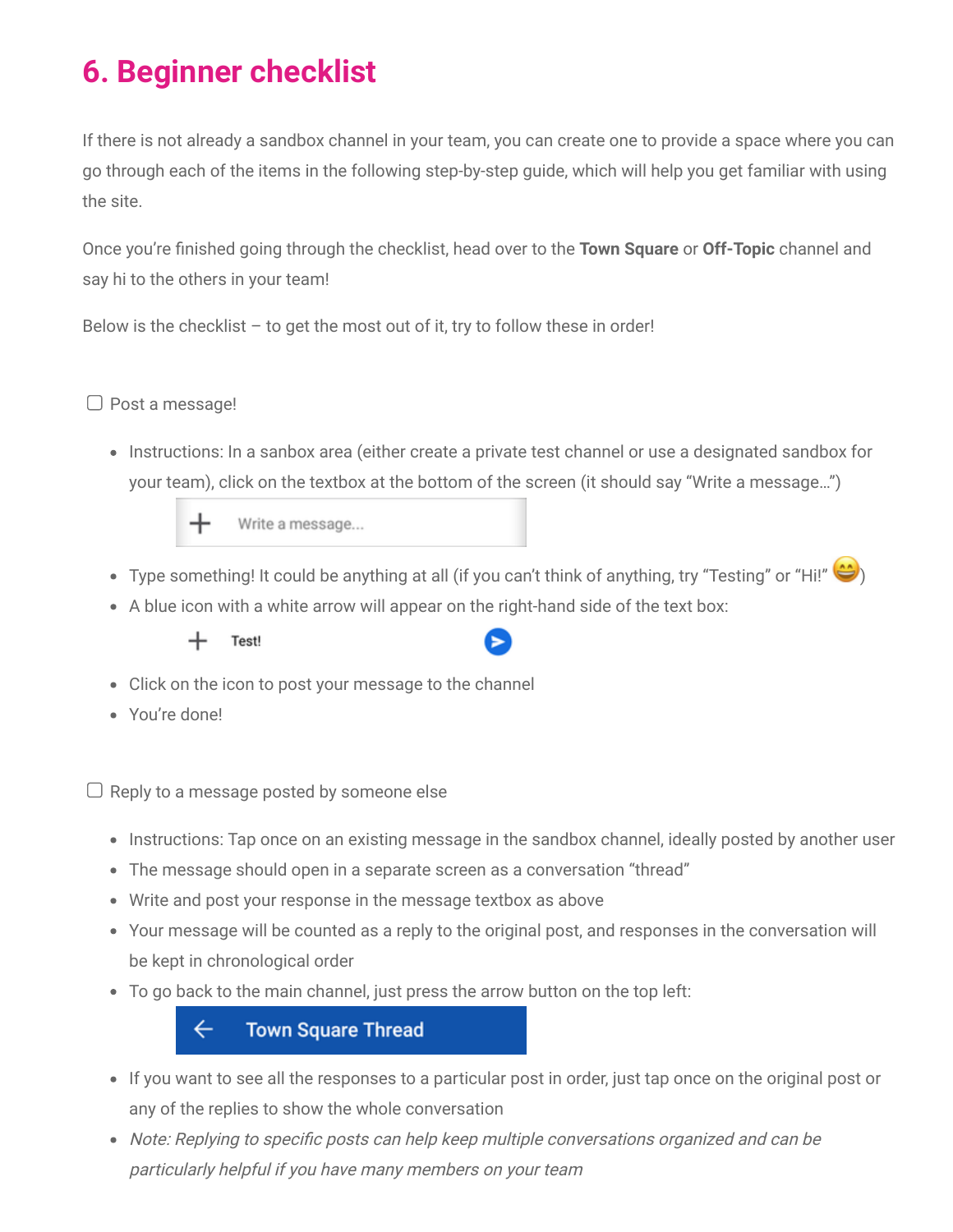$\Box$  Edit a message

- Did you make a mistake in your post or have something you want to change or correct? No problem! You can easily edit your posts by following the steps below:
- Long press on the post you want to edit
- A menu should pop up
- Choose **Edit** from the menu
- Your post will open up in a new textbox where you can change or correct it
- When you're done, make sure to press the **Save** button on the top right to save your changes
- You should now see your edited post in the main channel window
- Note: You can only edit your own posts

 $\Box$  Send a message to someone using the "@" feature

- If you want to get someone's attention you can make sure that they get a notification by including their username after the @ symbol (e.g., @example)
- Try it out! Address a message to someone on your team by including their name in your post
- Note: To get the attention of **everyone** in <sup>a</sup> particular channel you can use @channel, but try to use this sparingly!

 $\Box$  Upload a picture from your phone using the attach feature

Tap on the **plus (+) symbol** to the left of the message textbox:



- Choose a source for the image (e.g. your phone camera or a picture from your photo gallery)
- If you selected "Camera" then take a photo  $-$  you should then be taken back to the app
- (Optionally) write a message to accompany your picture
- Press the send button to post your message as usual
- You're done!

 $\Box$  Post a message using emoji

- There is support for a large selection of emoji/emoticons
- There are 3 ways to add emoji to a message: Using simple "smiley" style, for example **:)** or **:D**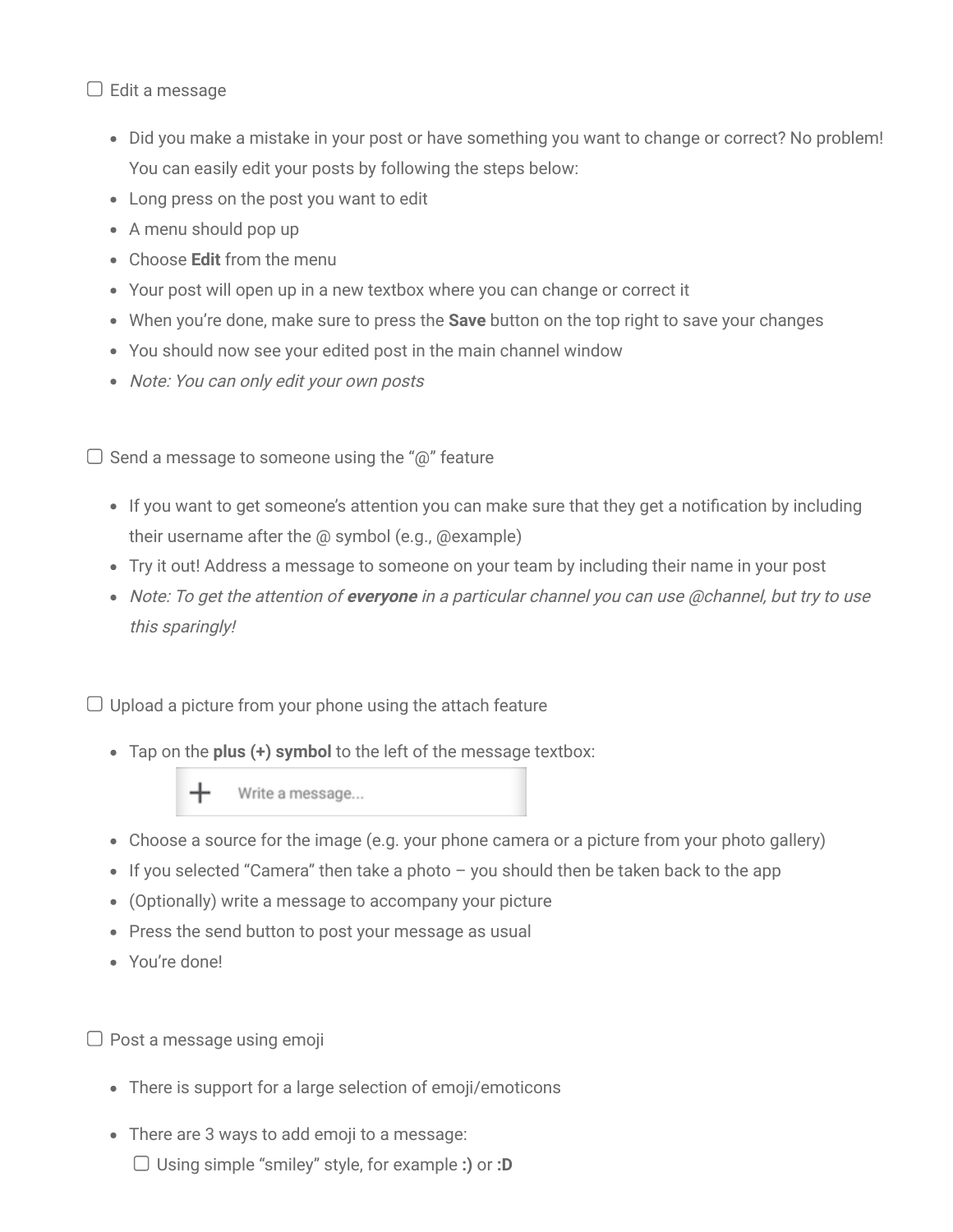Using the name of the emoji surrounded by colon characters (:), for example **:grin:** or **:joy:**

 $\Box$  Using the pop-up emoji selector – just type a colon character (:) and choose from the list that pops up (to narrow down the list, just start typing the name of the emoji you want)

Try it out! Use one of the methods above to post an emoji to the sandbox channel

 $\Box$  Post a reaction to a message using a reaction emoji

- You can also use emoji to react to someone's post without making a separate message yourself
- Instructions: Just long-press on any message and tap on **Add Reaction**
- Then select an emoji from the list that pops up
- You should see your selected emoji show up underneath the post as a reaction:



Note: The total number of people who have reacted will be shown beside each emoji; if you tap on <sup>a</sup> reaction that someone else has posted, your reaction will be added to the total number!

 $\Box$  Use simple formatting like **bold** and *italic* 

- Instructions: Use two asterisks (\*\*) around a word or phrase to make it **bold**, for example \*\*bold\*\*
- Use a single underscore on both sides of a word or phrase to make it *italic*, for example \_italic\_
- Try it out! Post a message using bold or italic to the sandbox channel

 $\Box$  Learn about more basic formatting

- The Mattermost app uses a text formatting syntax called *Markdown* that you might be familiar with if you have posted on various popular websites
- You can find a detailed guide to formatting in Mattermost [here](https://docs.mattermost.com/help/messaging/formatting-text.html)
- Try it out! Follow the [formatting](https://docs.mattermost.com/help/messaging/formatting-text.html) guide to post a message to the sandbox channel with **strikethrough** text, a clickable **link**, or a **table**

 $\Box$  Use a hashtag "#" to categorize your message

• Hashtags make it easier to organize and find posts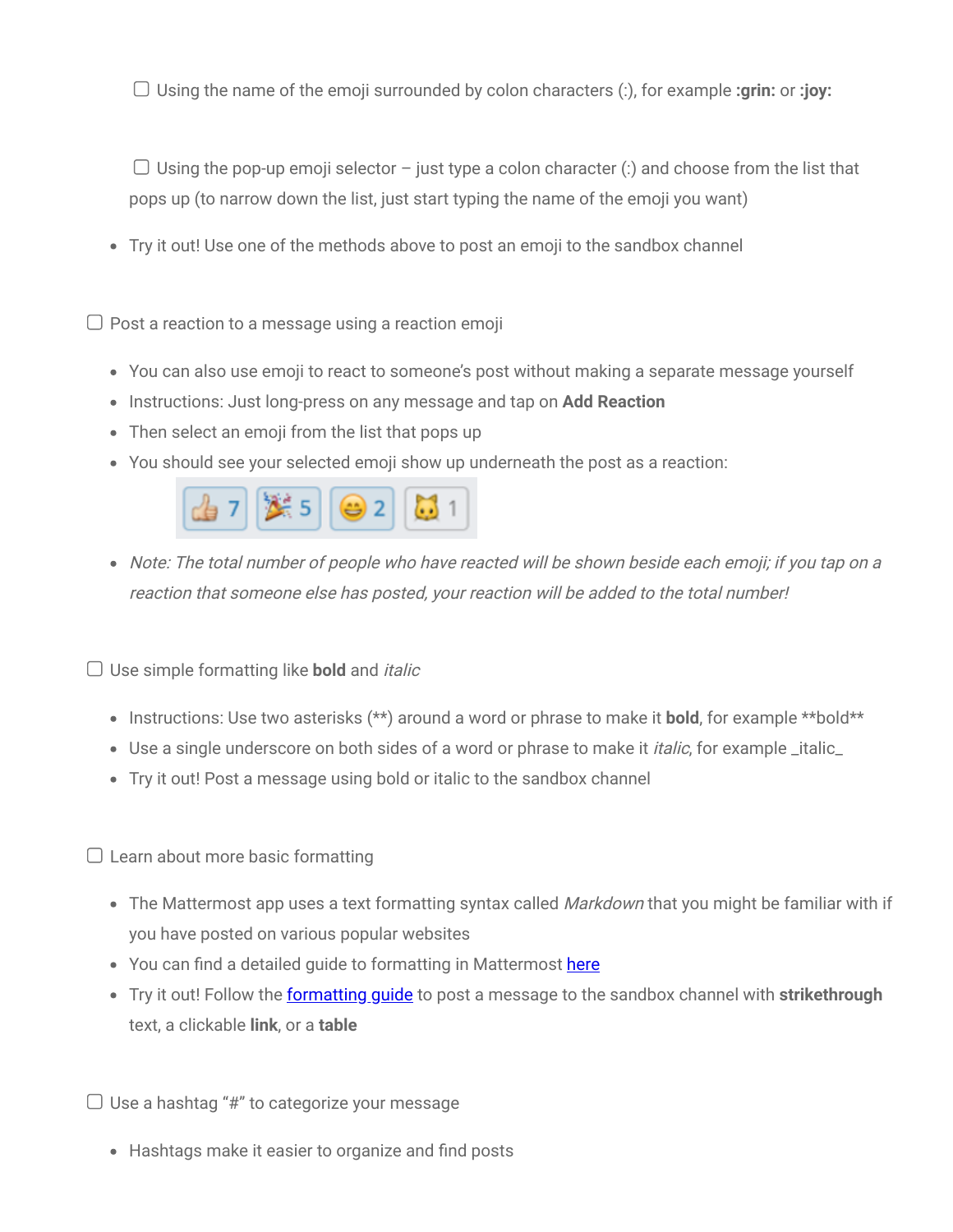- Hashtags are clickable like links, and begin with a # character
- You can create hashtags using any word or phrase (without spaces) preceded with a **# character**, for example #agenda or #followup
- Try it! Post a message using the hashtag #test or #testing
- Then tap on the hashtag link to see other posts with the same tag
- Note: To click on hashtag links, you will need to log in to the web [interface](https://mattermost.lthub.ubc.ca/) using the username and password you created earlier

 $\Box$  Log into the web interface

- Some advanced features require you to use the **[Mattermost](https://mattermost.lthub.ubc.ca/) web interface**, for example:
	- Changing your Display name or Nickname
	- o Previewing links
	- Embedding images
	- Viewing embedded YouTube videos
	- Changing the app theme
	- Changing the interface language
- The optional steps below show you how to access these features
- $\bullet$  In most other ways, the web interface is essentially the same as the mobile app  $-$  you can post, use emoji, and catch up on new messages
- Try it out! Go to the **[Mattermost](https://mattermost.lthub.ubc.ca/) web interface** and try posting something in the sandbox channel using the hashtag #web

**(OPTIONAL)** Embed an existing online image in a message

- Using the online web [interface](https://mattermost.lthub.ubc.ca/), you can embed images with the following simple code:
	- | ![](img/[http://www.example.com/linktoyourimage.jpg] (http://www.example.com/linktoyourimage.jpg))
- Note: make sure to post this exact code (with <sup>a</sup> different link, of course) or the image won't show up

 $\Box$  (**OPTIONAL**) Set up your notification preferences

- Instructions: Activate the sidebar by pressing the menu button (the three horizontal white lines on the far left in the screenshot below):
- If using the mobile app: Press the three-dot icon at the top right hand corner of the sidebar and select **Settings** from the options that appear (see screenshot below)